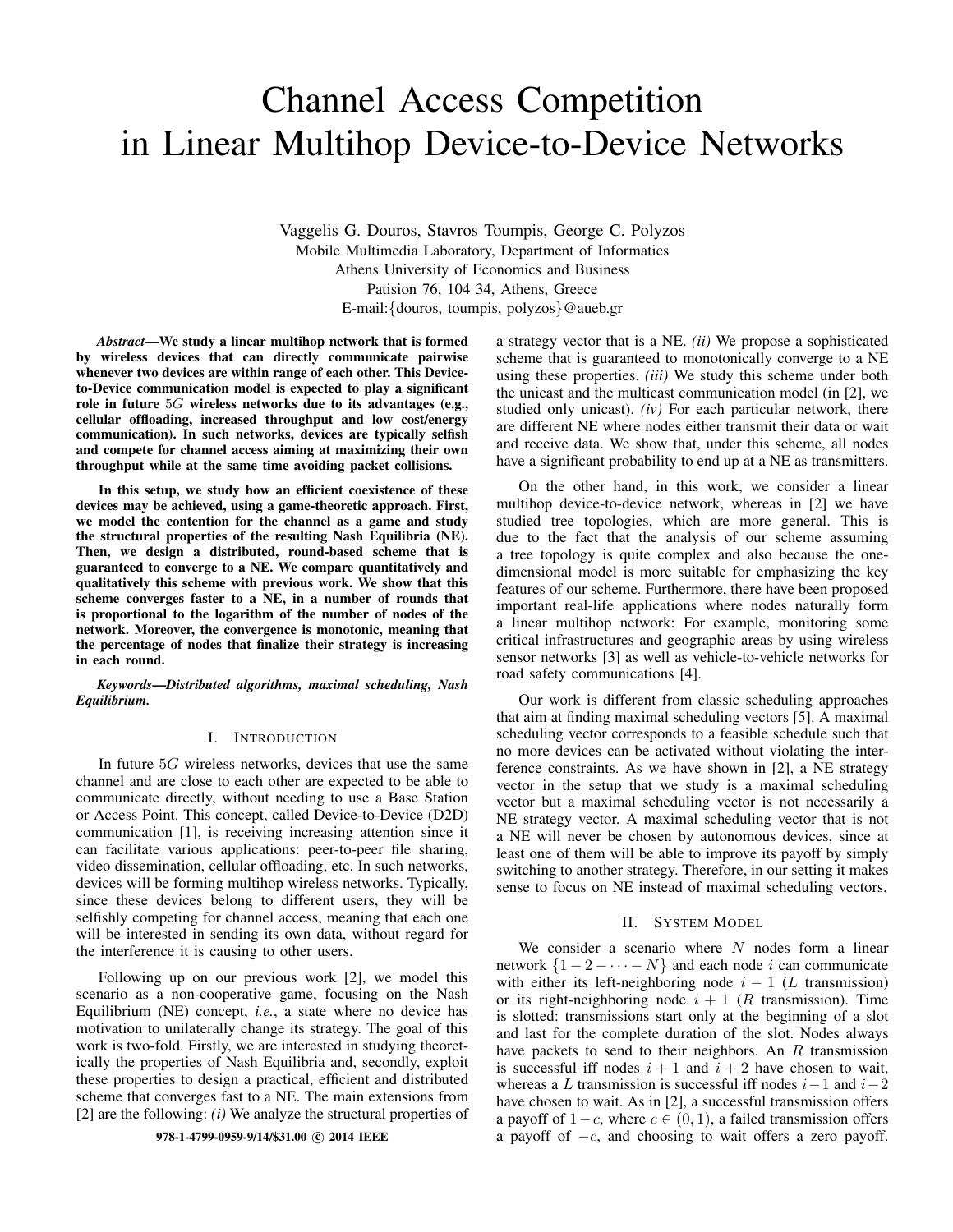Nodes exchange messages either in a 2-hop or in a 3-hop neighborhood.

This setup can be easily modeled as a non-cooperative game with the players being the nodes and the strategy  $s_i$ of a player *i* being one of the following:  $\{R, L, W\}$ . In fact, it is a special type of non-cooperative game, called graphical game [6], since the payoff of a node is determined only by a subset of the players (those that are two hops away) instead of all the players. For this setup, we have shown in [2] that: *(i)* a NE exists, *(ii)* each NE is Pareto optimal, *(iii)* the best response dynamics scheme [6] does not always converge to a NE and *(iv)* there is a naive scheme that can lead to a NE. In this work, we will analyze the structural properties of a strategy vector that is a NE and, based on these properties, we propose a more sophisticated scheme that leads faster to a NE.

## III. NE PROPERTIES

In this section, we state two theorems that specify useful properties of strategy (sub)vectors at a NE. From now on, we use the pronoun "he" when we refer to a node, in line with the standard convention of game theory for the players.

*Theorem 1:* Let  $s = (s_1, s_2, \ldots, s_N)$  be a strategy vector that corresponds to a NE with  $s_i = R$ . Then:

- 1) If  $i = N 1$ , then the subvector  $(s_{N-1}, s_N)$  is equal to  $(R, W)$ .
- 2) If  $i = N-3$ , then the subvector  $(s_{N-3}, s_{N-2}, s_{N-1},$  $s_N$ ) is equal to  $(R, W, W, L)$ .
- 3) If  $i \le N-4$ , then the subvector  $(s_i, s_{i+1}, s_{i+2}, s_{i+3})$ is equal to  $(R, W, W, L)$  or  $(R, W, W, R)$ , where, in the second case, the R transmission of node  $i + 3$ satisfies this theorem as well.

*Proof:* For each case, it is enough to show that the following two conditions hold:

- Condition A: Nodes whose strategy appears in one of the above subvectors do not have motivation to change unilaterally their strategies.
- Condition B: There is no other strategy subvector that fulfills condition A with  $s_i = R$ .
- 1) As for condition A, it is straightforward to check it. As for condition B, the only other possible subvector is  $(R, L)$  which does not fulfill condition A since it leads to a collision.
- 2) Concerning condition A, indeed, no node can improve his payoff by changing his strategy on his own. Concerning condition B, if node  $N-2$  or node  $N-1$ chooses to transmit, condition A cannot be satisfied since there will be a collision with the  $R$  transmission of node  $N-3$  and he would be motivated to refrain from transmitting. If node  $N$  chooses  $W$ , condition A is not satisfied as node  $N - 1$  has motivation to choose R.
- 3) As for condition A, we have already discussed the case  $(R, W, W, L)$ . As for the case  $(R, W, W, R)$ , this subvector fulfills condition A only if the subvector that starts with node  $i+3$  fulfills condition A as well. As for condition B, we have argued on why no other subvectors may arise in the previous paragraph.

As a final comment, it is worth mentioning that if  $i = N - 2$ , there is no NE where node  $i$  transmits  $R$ . This is due to the fact that the subvector  $(s_{N-2}, s_{N-1}, s_N) = (R, W, W)$ , that is the only subvector that corresponds to a successful  $R$  transmission, is collision-free but cannot be part of a NE, since node  $N - 1$ is motivated to choose  $R$ . Therefore, node  $i$  cannot choose  $R$ at a NE.

*Theorem 2:* Let  $s = (s_1, s_2, \ldots, s_N)$  be a strategy vector that corresponds to a NE with  $s_i = L$ . Then:

- 1) If  $i = 2$ , then the subvector  $(s_1, s_2)$  is equal to  $(W, L)$ .
- 2) If  $i = 4$ , then the subvector  $(s_1, s_2, s_3, s_4)$  is equal to  $(R, W, W, L)$ .
- 3) If  $i \ge 5$ , then the subvector  $(s_{i-3}, s_{i-2}, s_{i-1}, s_i)$  is equal to  $(R, W, W, L)$  or  $(L, W, W, L)$ , where, in the second case, the L transmission of node  $i-3$  satisfies this theorem as well.

*Proof:* The proof is similar to the proof of Theorem 1, so we omit it.

#### IV. FINDING A NE

In [2], we discuss a naive algorithm under which nodes exchange messages with nodes that are up to two hops away. The idea is the following: Initially, each node chooses randomly his strategy. If he has a successful transmission, he transmits at the following round too. This imposes some limitations on the strategies of some of his one-hop and two-hop neighbors. More specifically, if a node  $i$  has a successful  $R$  transmission, then nodes  $i - 1$  and  $i - 2$  (if they exist) will not be able to have a successful  $R$  transmission. So, when they update their strategy, they should exclude this option. Similarly, if a node i has a successful L transmission, then nodes  $i + 1$  and  $i + 2$ (if they exist) should exclude  $L$  from further updates of their strategies.

Each node that does not have a successful transmission examines these limitations to decide whether he can have a successful transmission (e.g., he may have a successful  $L$ transmission but not a successful  $R$  transmission) or he should wait for the next round. If so, he flips a coin and if the coin allows it, he transmits, otherwise he stays quiet. The algorithm ends when each node has either a successful transmission or waits and each node that waits cannot have a successful transmission.

In this naive scheme, a node is interested in learning only whether he has a successful transmission or not, using exchanges of messages with up to his two-hop neighbors. This information is not sufficient to guarantee that a node that has a successful transmission will not need to change his strategy at a following iteration of the algorithm. For example, consider 3 nodes with the strategy vector  $(s_1, s_2, s_3) = (R, W, W)$ . Node 1 will choose  $R$  in the next iteration, even if no NE with an R transmission for node 1 can arise. This has two undesirable effects for the nodes: It is a waste of resources and delays the convergence to a NE.

We propose a more sophisticated scheme where nodes have motivation to exchange messages with up to their three-hop neighbors to alleviate the shortcomings of our algorithm in [2]. The algorithm is presented in pseudocode. The core of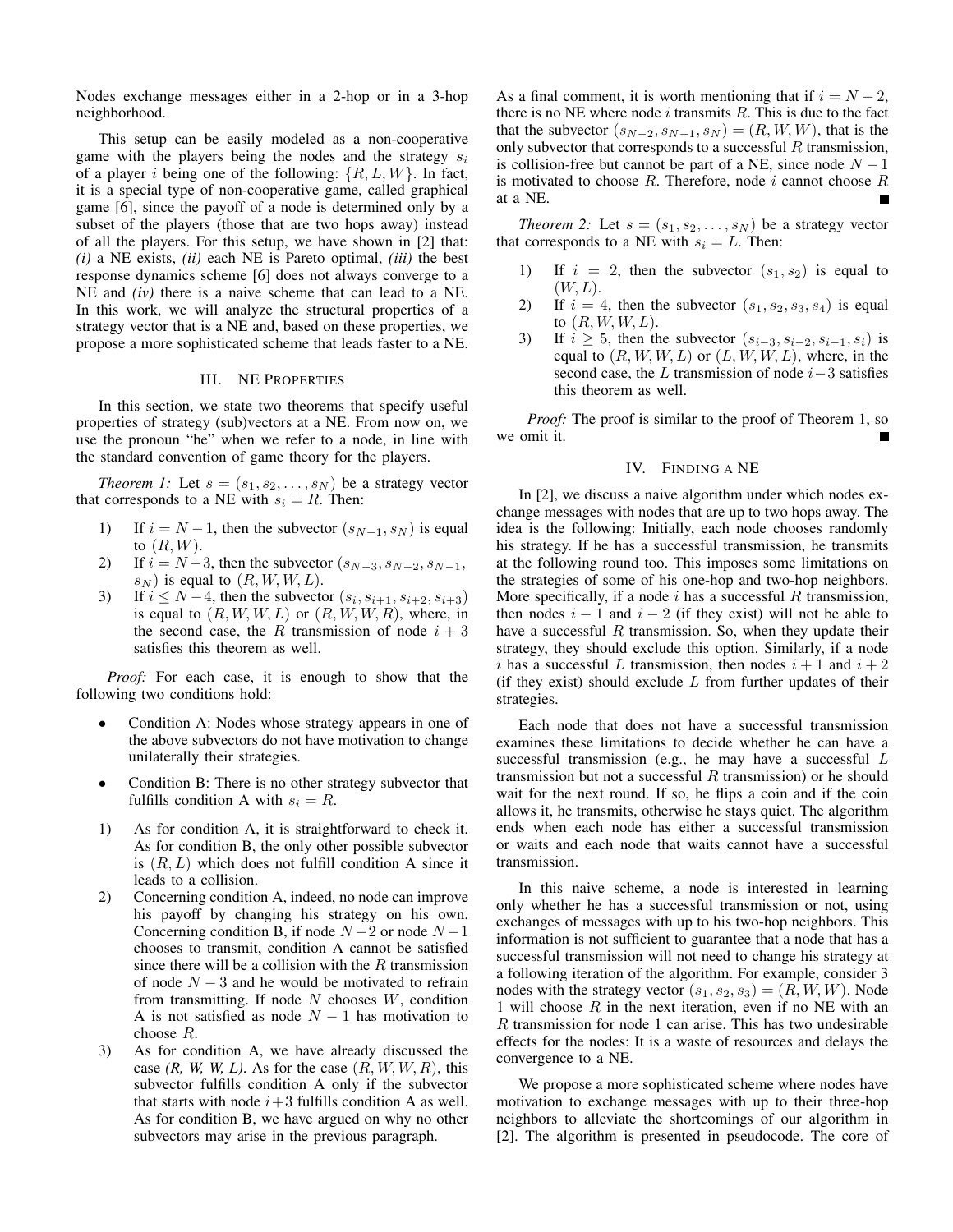the algorithm is based on Propositions 1 and 2 that are closely related to Theorems 1 and 2.

*Proposition 1:* Let  $s = (s_1, s_2, \ldots, s_N)$  be a strategy vector with  $s_i = R$ . Then:

- 1) If  $i = N 1$  and  $(s_{N-1}, s_N) = (R, W)$ , the algorithm will end up at a NE where this equality holds.
- 2) If  $i = N 3$  and  $(s_{N-3}, s_{N-2}, s_{N-1}, s_N)$  is equal to  $(R, W, W, L)$ , the algorithm will end up at a NE where this equality holds.
- 3) If  $i \leq N-4$  and  $(s_i, s_{i+1}, s_{i+2}, s_{i+3}) = (R, W, W, L)$ , the algorithm will end up at a NE where this equality holds.
- 4) If  $i \leq N-4$  and  $(s_i, s_{i+1}, s_{i+2}, s_{i+3}) = (R, W, W, R)$ , the algorithm will end up at a NE where the strategy vector includes either this subvector or the subvector *(R,W,W,L)*.

*Proposition 2:* Let  $s = (s_1, s_2, \ldots, s_N)$  be a strategy vector with  $s_i = L$ . Then:

- 1) If  $i = 2$  and  $(s_1, s_2) = (W, L)$ , the algorithm will end up at a NE where this equality holds.
- 2) If  $i = 4$  and  $(s_1, s_2, s_3, s_4) = (R, W, W, L)$ , the algorithm will end up at a NE where this equality holds.
- 3) If  $i \geq 5$  and  $(s_{i-3}, s_{i-2}, s_{i-1}, s_i) = (R, W, W, L)$ , the algorithm will end up at a NE where this equality holds.
- 4) If  $i \geq 5$  and  $(s_{i-3}, s_{i-2}, s_{i-1}, s_i) = (L, W, W, L)$ , the algorithm will end up at a NE where the strategy vector includes either this subvector or the subvector *(R,W,W,L)*.

Due to space constraints, we omit the proof of Propositions 1 and 2. The algorithm aims at identifying strategy subvectors that are guaranteed to be part of the eventual NE. Nodes that belong to these subvectors do not change any more their strategies, having completed their statuses. The rest of them go on updating their strategies by taking into account the limitations due to successful transmissions that we discussed in the naive scheme. Clearly, if a node has a unique strategy left as an option, then he completes his status as well. So, when a node has a successful transmission, he transmits at the same direction at the next transmission round only if his strategy is part of a strategy subvector mentioned in either Theorems 1 or 2. Otherwise, he flips a coin to decide upon his strategy. When all nodes complete their statuses, a NE has arisen and the algorithm ends.

After the initial random choice of the strategies (lines 2-5), there are two big for-loops that are executed in each transmission round. In the first for-loop (lines 7-31), the algorithm examines cases 1-3 of Propositions 1 and 2. In the second forloop (lines 32-43), it examines case 4 of Propositions 1 and 2. In the last two lines, it examines whether all nodes have completed their statuses or another round starts.

As a final comment, the algorithm uses the best response concept: *(i)* when it identifies strategy subvectors that are guaranteed to be part of a NE (*i.e.*, cases where nodes complete their statuses), *(ii)* in lines 36 and 41 of the pseudocode. In both cases, no oscillations may arise and the adoption of the best response scheme will definitely lead to strategies that will be part of a NE.

**Algorithm 1** Finding a NE through a distributed iterative scheme: The Unicast Case

- 1: Notation: C: Completed status, P: Pending status, N: Number of Nodes, S: Successful Transmission
- 2: **for**  $i = 1 \rightarrow N$  **do**
- 3:  $i$ .status= $P$
- 4: each node i chooses randomly his strategy.
- 5: **end for**
- 6: **for**  $k = 1 \rightarrow MAX\_NUMBER\_OF\_ITERATIONS$  **do**
- 7: **for**  $i = 1 \rightarrow N$  **do**

8: If node *i* has chosen R or L, node  $i \pm 1$  informs him whether the transmission was successful or not. Each node i computes his payoff.

9: **if** i.transmission==S **and** i.strategy==R **then** 10: **if**  $i \leq N - 3$  **and**  $(i + 3)$ . strategy!=W **then** 11: i.status= $C$ ,  $(i + 1)$ .status= $C$ ,  $(i + 2)$ .status= $C$ 12: **if**  $(i+3)$ . strategy==L **then** 

13:  $(i+3)$ .status= $C$ 

```
14: end if
```
15: **end if**

- 16: **if**  $i == N 1$  **then**
- 17: i.status= $C$ ,  $(i + 1)$ .status= $C$
- 18: **end if**

19: **end if**

- 20: **if** i.transmission==S **and** i.strategy==L **then**
- 21: **if**  $i \geq 4$  **and**  $(i-3)$ . strategy!=W **then**
- 22: i.status= $C, (i-1)$ .status= $C, (i-2)$ .status= $C$
- 23: **if**  $(i-3)$ . strategy==R **then**
- 24:  $(i-3)$ .status= $C$
- 25: **end if**
- 26: **end if**
- 27: **if**  $i == 2$  **then**
- 28: i.status= $C$ ,  $(i 1)$ .status= $C$
- 29: **end if**
- 30: **end if**

```
31: end for
```
- 32: **for**  $i = 1 \rightarrow N$  **do**
- 33: **if**  $i \ge 4$  **and** i.status==P **and** i.transmission==S **and** i.strategy==R **and**  $(i-3)$ .status==C **then**
- 34:  $i$ .status= $C$
- 35: **else**
- 36:  $i.next\_strategy = L$
- 37: **end if**
- 38: **if**  $i \leq N 3$  **and** i.status==P **and** *i*.transmission== $S$  and *i*.strategy== $L$  and  $(i + 3)$ .status== $C$  then 39:  $i$ .status= $C$

```
40: else
```
41:  $i.next\_strategy = R$ 

- 44: Nodes that have completed their statuses send a local broadcast message to their neighbors along with their strategy.
- 45: **if** all nodes have completed their statuses, the algorithm ends at a NE. Else, the nodes that have incomplete status, update randomly their strategy by taking into account any limitations that are imposed by the strategy of the nodes that have completed their statuses (as discussed in the text).

```
46: end for
```
<sup>42:</sup> **end if**

<sup>43:</sup> **end for**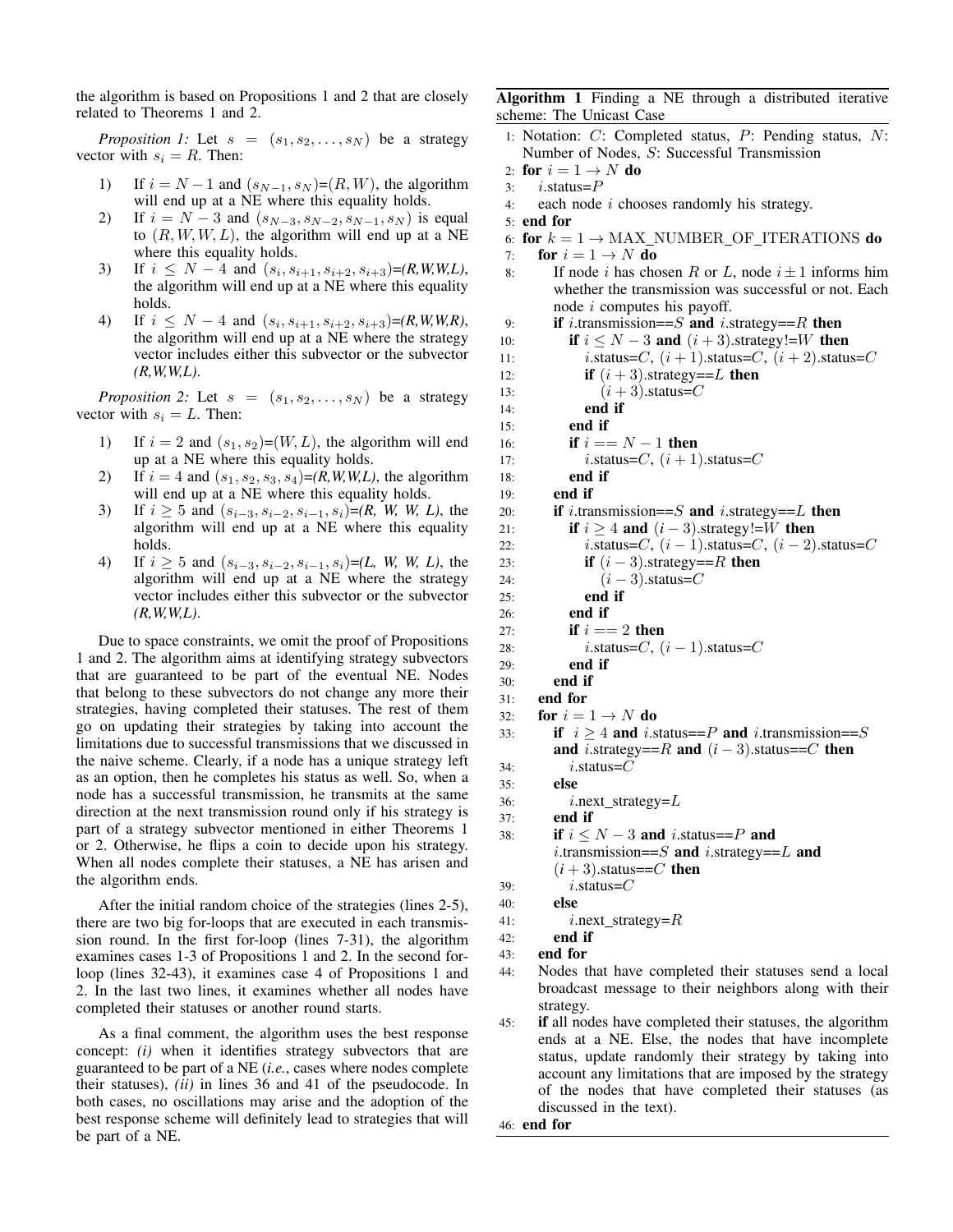

Fig. 1: Performance evaluation for the unicast case for the sophisticated algorithm: Expected value and the Cumulative Distribution Function (CDF) of the convergence time.

# V. PERFORMANCE EVALUATION FOR THE UNICAST CASE

We have simulated our schemes to evaluate their performances under topologies of various sizes (from 5 nodes up to 1000 nodes). For each topology size, we have executed 10,000 simulations. In [2], we studied the efficiency of a NE in terms of the min./max./average number of successful transmissions at a NE. In this work, we focus on the convergence time of the proposed schemes to lead to a NE. The first set of simulations is used to evaluate the average number of iterations so that the algorithm converges to a NE versus the size of the topology. We compare the sophisticated scheme with two variations of the naive scheme of [2]: *(i)* A scheme that uses an unbiased coin when a node needs to decide whether to transmit or not and *(ii)* a scheme that uses a biased coin giving higher probability to transmit. We experimented with different values of the probability to transmit and we present the results for 2/3, which is a representative value for the trends that we notice. The motivation for this biased version is that, in principle, a node would prefer to transmit than to wait.

Fig. 2 presents the results. As expected, the number of rounds increases with the size of the topology. The sophisticated scheme presents the best performance demanding, on the average, from 5 rounds (for 5 nodes) to 23 rounds (for 1000 nodes). However, this increase is quite slow, e.g., augmenting the nodes from 200 to 500 demands only 3 more rounds on the average to find a NE. This means that even for topologies that consist of many nodes, the algorithm converges fast. Actually, the increase is proportional to the logarithm of the number of nodes  $N$  of the topology. Experimentally, we find that the average number of steps for the convergence to a NE is  $\approx$  7.65 log<sub>10</sub>(N) (see Fig. 1a). We also note that the algorithm converged to a NE without exceeding the maximum number of iterations (which was set to 50) with probability  $> 0.999$ for all studied topologies.

The unbiased version performs quite well, demanding a small number of extra rounds with respect to the sophisticated



Fig. 2: Comparison of the proposed algorithms. Average round for convergence to a NE under unicast.

scheme to find a NE. The number of rounds is proportional to the logarithm of the nodes of the topology, however the constant multiplier is bigger than the algorithm that we already proposed. On the other hand, the performance of the biased version is worse and deteriorates as the number of nodes increases. Moreover, about 5% of the simulations of big topologies exceed the maximum number of iterations without converging to a NE. These undesirable features of the biased version are due to the fact that favoring nodes' probability to choose to transmit (even though, in principle, a node would prefer to transmit than to wait) increases also the probability for collisions and delays the convergence to a NE. This is the reason why the unbiased version performs better.

Next, we examine in which round, on average, 80% of the nodes have completed their statuses. We focus only on the sophisticated algorithm, since the convergence to a NE for a node that uses the naive algorithm is not monotonic, meaning that he may change his status from complete to incomplete and vice versa. As Fig. 1a shows, for all studied topologies that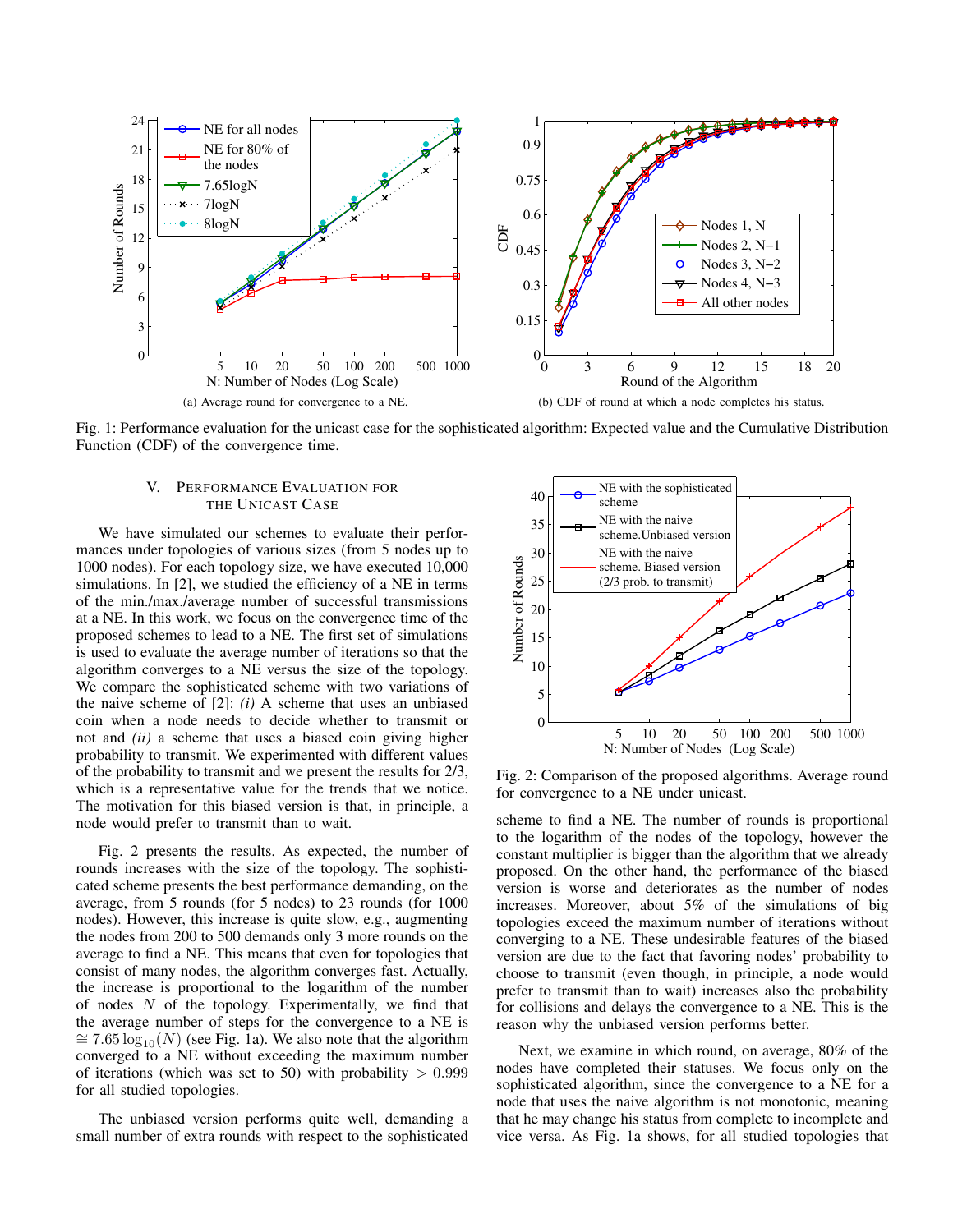consist of at least 20 nodes, 80% of nodes will have converged to their final strategies in just 8 rounds. This means that, on average, 800 out of 1000 nodes will have converged to their final strategies in up to round #8 and only 200 of them will go on updating their strategies in up to round #23.

To further explore that issue for the sophisticated algorithm, we distinguish the nodes in five categories: *(i)* Node 1/node N that have no left/right neighbor. *(ii)* Node  $2$ /node  $N - 1$ that have one left/right neighbor. *(iii)* Node 3/node  $N - 2$ that have two left/right neighbors. *(iv)* Node 4/node  $N - 3$ that have three left/right neighbors. *(iv)* Every other node that has at least four left/right neighbors. We use this grouping based on Theorems 1 and 2, as the nodes that belong to the same category are expected to have similar probabilities to participate in a strategy subvector that is guaranteed to be part of a NE. This is due to the fact that this probability depends on the number of left/right neighbors, so nodes that have the same number of left/right neighbors (0, 1, 2, 3, 4+ neighbors respectively) should be studied together.

Fig. 1b presents the results after 10,000 experiments on a topology that consists of 10 nodes. The results are very similar for any bigger topology too. The horizontal axis corresponds to the round of the algorithm and the vertical axis to the probability that a node of each category will have completed his status up to that particular round. The fast convergence for the vast majority of the nodes is verified by these results. As we can see, at round #8, each node has a probability of more than 0.8 to have converged to his final strategy. Moreover, it is interesting to note that any node can complete his status up to round  $#12$  with probability  $> 0.95$  and also any node can complete his status up to round #17 with probability  $> 0.99$ . Further analysis of this diagram leads to the conclusion that all nodes have significant probability to end up at a NE as transmitters, which is, in principle, desirable for them.

Finally, as the convergence to a NE for a node that uses the naive algorithm is not monotonic, the percentage of nodes that have completed their status in round  $k+1$  can be smaller than in round  $k$ . The monotonic convergence to a NE is a great advantage of the sophisticated scheme.

### VI. ON THE NE UNDER MULTICAST TRAFFIC

In this section, we study the multicast transmission scheme, where each node aims at sending his packet to all neighbors that are one hop away from him. Clearly, each node can choose between two strategies: to transmit  $(T)$  or to wait  $(W)$ . Concerning the payoff, for each intermediate player  $i$ , there are some differences from the unicast case due to the fact that the transmission cost is equally divided to the number of nodes to whom the packet is sent. Therefore, if a node waits, his payoff is again 0; If he transmits and the transmission is successful for both neighbors (fully-successful transmission), then his payoff is  $2(1 - c/2) = 2 - c$ ; If one transmission is successful and the other fails (semi-successful transmission), then his payoff is  $1 - c/2 - c/2 = 1 - c$ ; If both transmissions fail, then his payoff is  $-c/2 - c/2 = -c$ .

Analyzing the conditions for a successful transmission and using similar arguments with the unicast case, we find that a strategy subvector of the form  $(s_{i-2}, s_{i-1}, s_i, s_{i+1}, s_{i+2}) =$  $(W, W, T, W, W)$  should exist so that node i has a fullysuccessful transmission. If either  $(s_i, s_{i+1}, s_{i+2}) = (T, W, W)$ 

**Algorithm 2** Finding a NE through a distributed iterative scheme: The Multicast Case

- 1: Notation: C: Completed status, P: Pending status, N: Number of Nodes, S: Successful Transmission
- 2: **for**  $i = 1 \rightarrow N$  **do**
- 3:  $i$ .status= $P$
- 4: each node i chooses randomly his strategy.
- 5: **end for**
- 6: **for**  $k = 1 \rightarrow MAX\_NUMBER\_OF\_ITERATIONS$  **do**
- 7: **for**  $i = 1 \rightarrow N$  **do**
- 8: If node i has chosen T, nodes  $i \pm 1$  inform him whether the transmission was successful or not. Each node i computes his payoff.

9: **if** i.transmission==S **then**

- 10: **if**  $i \leq N 3$  **and**  $(i + 3)$ . strategy!=W **then**
- 11: i.status= $C$ ,  $(i + 1)$ .status= $C$ ,  $(i + 2)$ .status= $C$ ,  $(i + 3)$ .status= $C$
- 12: **end if**
- 13: **if**  $i == N 1$  **then**

14: *i.status=C*,  $(i + 1)$ .status=C

- 15: **end if**
- 16: **if**  $i > 4$  **and**  $(i 3)$ . strategy!=W **then**
- 17: i.status= $C$ ,  $(i 1)$ .status= $C$ ,  $(i 2)$ .status= $C$ ,  $(i-3)$ .status= $C$
- 18: **end if**
- 19: **if**  $i == 2$  **then**

20: i.status= $C$ ,  $(i - 1)$ .status= $C$ 

```
21: end if
```
22: **end if**

- 23: **end for**
- 24: Nodes that have completed their statuses send a local broadcast message to their neighbors along with their strategy.
- 25: **if** all nodes have completed their statuses, the algorithm ends and this strategy vector is a NE for the topology. Else, the nodes that have incomplete status, update randomly their strategy by taking into account any limitations that are imposed by the strategy of the nodes that have completed their statuses.
- 26: **end for**

or  $(s_{i-2}, s_{i-1}, s_i) = (W, W, T)$  hold, then node i has a semisuccessful transmission. Cases where a node has less than 2 left/right neighbors are treated similarly with the unicast case. At a NE, each node should either wait, or have a fullysuccessful transmission, or have a semi-successful transmission as, even in that case, he has no motivation to change his strategy to wait, as his payoff will be decreased from  $1 - c$  to 0 (note that  $c \in (0,1)$ ).

We then focus on how to find a NE under multicast traffic. As the naive scheme can be applied directly without further changes, we highlight the changes that should be adopted for the sophisticated scheme. A strategy subvector  $(s_i, s_{i+1}, s_{i+2}, s_{i+3})$  or  $(s_{i-3}, s_{i-2}, s_{i-1}, s_i)$  is guaranteed to be part of a NE of the topology if it is of the form  $(T, W, W, T)$ . This is true since these transmissions will be (at least) semi-successful and the intermediate nodes that wait cannot have a (semi-)successful transmission. The only difference from the unicast case is that the part of the Algorithm 1 in lines 32-43 is not needed any more, as node  $i \pm 3$  should